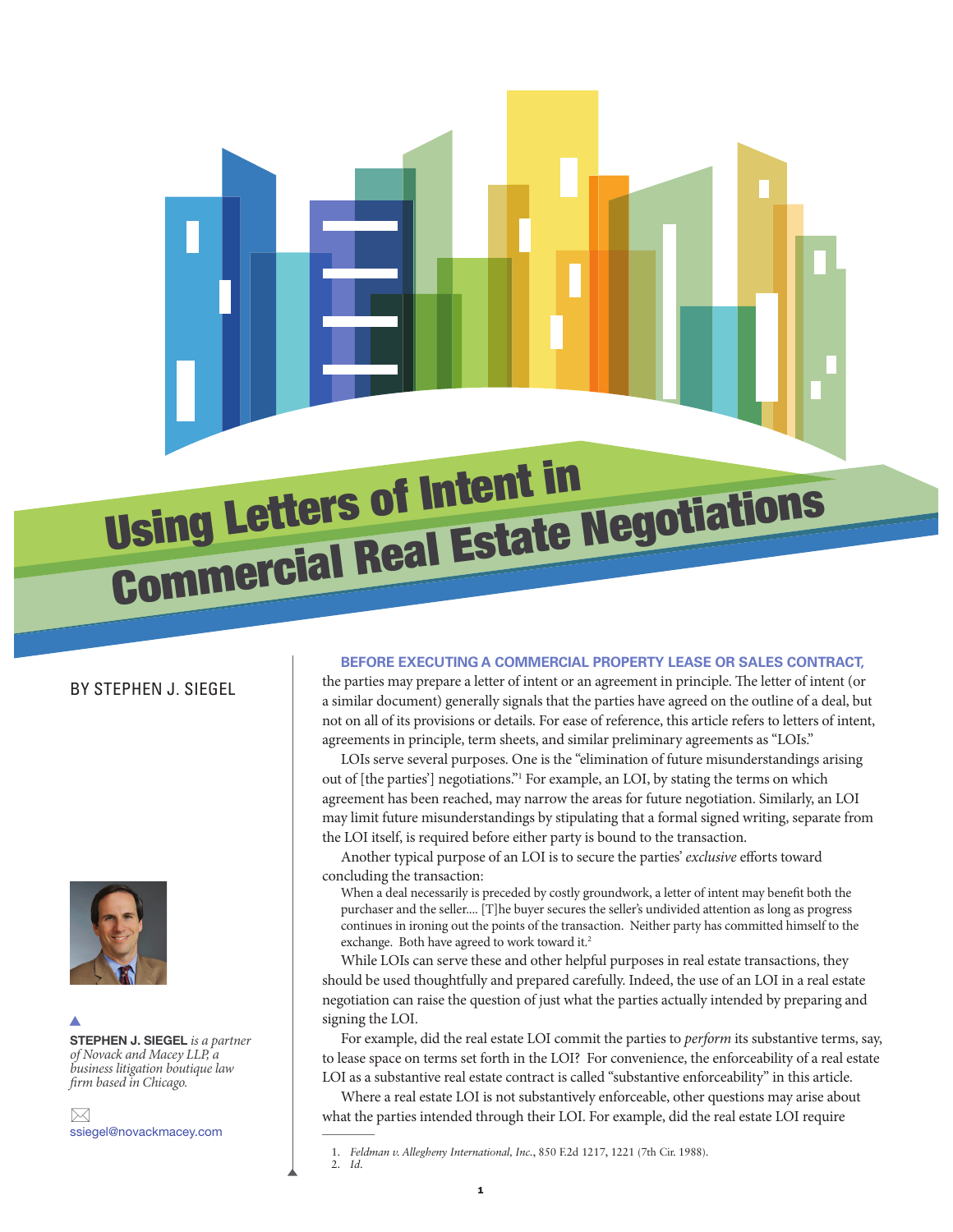**When you're negotiating commercial real estate transactions, letters of intent can help define significant points of agreement before a formal contract is signed. But use them with care to avoid raising questions about whether and to what extent their terms are binding on the parties.**

the parties to negotiate further toward a final binding contract? If so, did it limit the positions the parties could adopt in those future negotiations?

The existence and scope of a duty to negotiate toward a final contract pose difficult questions for real estate lawyers and deal-makers alike. A well-crafted real estate LOI will address and resolve such questions in clear terms.

These and related issues about using LOIs in Illinois real estate transactions are the subject of this article.

### When are real estate LOIs substantively enforceable?

There are three requirements under Illinois law for a real estate LOI to be substantively enforceable:

1. The LOI must set forth the essential terms of the property purchase and sale agreement ("sale agreement"), lease, or other real estate transaction;

2. If the property interest to be conveyed is to last longer than one year, the Illinois statute of frauds applies and the LOI must be in writing and signed by the party against whom it is sought to be enforced; and

3. The parties must intend that the LOI bind them.<sup>3</sup>

These three prerequisites to making the LOI substantively enforceable are discussed in turn below.

**Essential elements.** The essential terms of a property sale agreement or lease under Illinois law are well established. A sale agreement must contain the names of the vendor and vendee, the price, the central terms and conditions of sale, and a property description. A lease must specify the space, the lease term, the rent amount, and the time and manner of payment.<sup>4</sup>

**Statute of frauds.** The statute of frauds applies to essentially all contracts conveying an interest in Illinois real estate that is to last longer than one year. In pertinent part, the statute provides:

No action shall be brought to charge any person upon any contract for the sale of lands, tenements or hereditaments or any interest in or concerning them, for a longer term than one year, unless such contract or some memorandum or note thereof shall be in writing, and signed by the party to be charged therewith, or some other person thereunto by him lawfully authorized in writing, signed by such party.<sup>5</sup>

Although the subject is beyond the scope of this article, there are several well-recognized exceptions to the statute of frauds that can render a real estate agreement enforceable even though it is not expressed in a signed writing.

**Intent to be bound.** Most of the reported judicial decisions concerning whether or not a real estate LOI is substantively enforceable turn on the third essential requirement: that the parties intended it to be binding. As an initial but fundamental matter, whether the parties intended an LOI to be binding is determined objectively from their words and conduct – not from what either party says it subjectively intended or understood. For example, one party's belief that a contract was formed is not enough to render an LOI substantively enforceable.<sup>6</sup>

Moreover, the parties' intent to be bound by an LOI must be determined solely from its language, unless that language is ambiguous. Not surprisingly, statements in a real estate LOI that it is "firm and binding" or that there is an "intent to lease" support substantive enforceability.<sup>7</sup>

## TAKEAWAYS >>

• If you want to draft a substantively enforceable letter of intent (LOI) for a real estate transaction, it should: (1) be in writing; (2) be signed by both parties; (3) set forth all essential elements of a property sale agreement or lease; and (4) state clearly that while the parties anticipate preparing a more formal final written agreement, the LOI itself is intended to be, and is, a binding sale agreement or lease -- even if a final agreement is never prepared or executed.

• If you want to draft an LOI that is not substantively enforceable, then the LOI should state that it is not a binding sale agreement or lease and the existence of a binding agreement is "subject to" and "conditioned upon" execution of a formal written agreement separate from the LOI.

• If your LOI is not intended to be substantively enforceable, you should further consider whether you want it to bind the parties to conduct negotiations toward a final contract, and whether any such negotiations must be exclusive, concluded within a set period of time, conducted in "good faith," and/or subject to any other standards or restrictions.

<sup>3. 740</sup> ILCS 80/2; see, *e.g.*, *Peoria Associates L.P. v. Best Buy Co.*, 995 F. Supp. 823, 824 (N.D. Ill. 1997).

<sup>4.</sup> See *Citadel Group Ltd. v. Washington Regional Medical Center*, 692 F.3d 580, 589 (7th Cir. 2012); *Ocean Atlantic Development Corp. v Aurora Christian Schools*, 322 F.3d 983, 1002 (7th Cir. 2003).

<sup>5. 740</sup> ILCS 80/2.

<sup>6.</sup> See, *e.g.*, *Borg-Warner Corp. v. Anchor Coupling Co.*, 16 Ill. 2d 234, 243 (1958).

<sup>7.</sup> *Id.*; *Evans v. Tiffany & Co.*, 416 F. Supp. 224, 239 (N.D. Ill. 1976).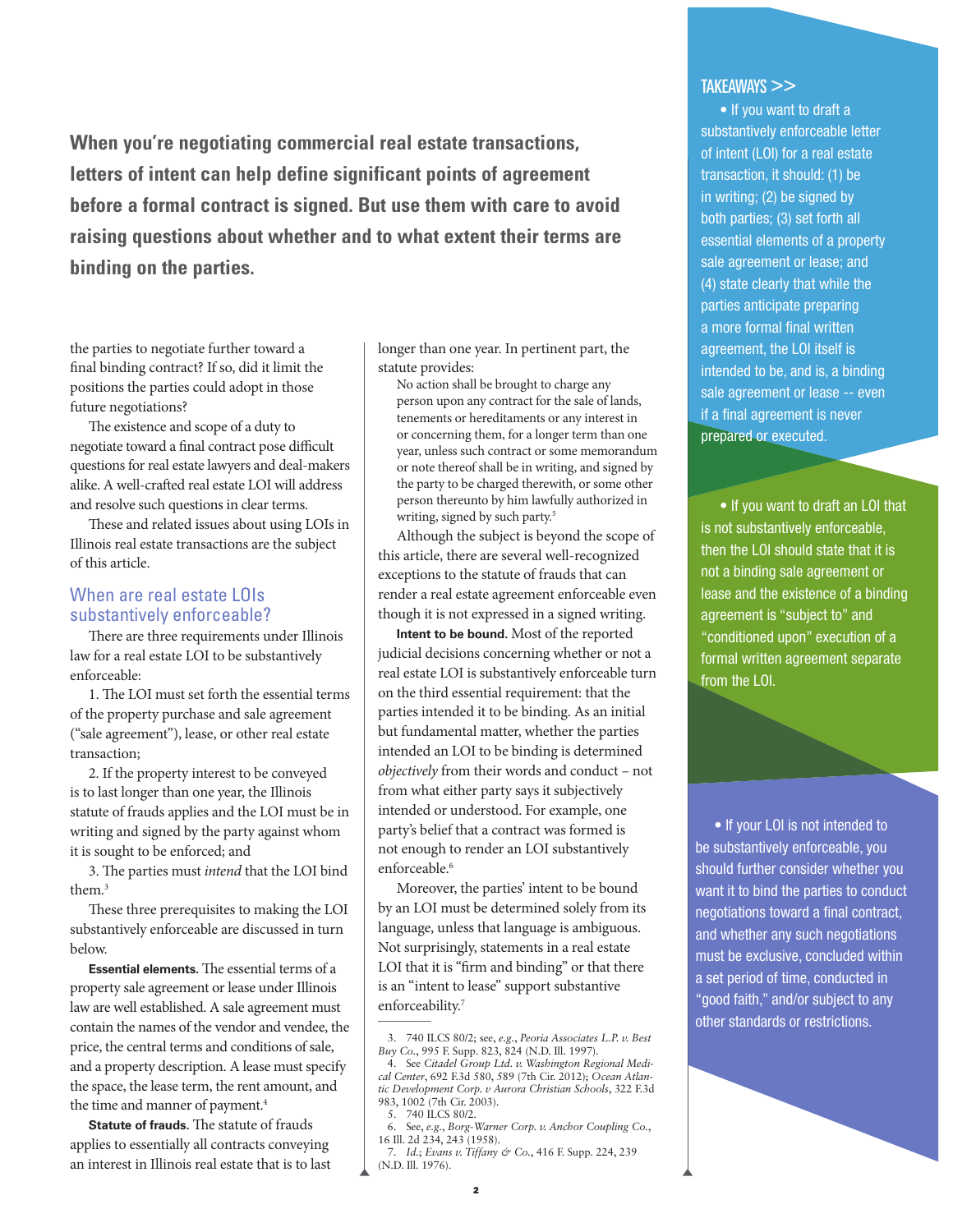TO MAKE YOUR LOI ENFORCEABLE, PUT IT IN WRITING, MAKE SURE IT'S SIGNED BY BOTH PARTIES, SET FORTH ALL ESSENTIAL ELEMENTS, AND STATE CLEARLY THAT IT IS A BINDING SALE AGREEMENT OR LEASE.

If a real estate LOI is ambiguous about the parties' intent to be bound, then a court will admit evidence relevant to intent from outside of the LOI (e.g., evidence of the parties' negotiations). Thus, if the parties' intent to be bound is expressed ambiguously in an LOI, then the ambiguity may create a disputed issue that prevents a court from deciding substantive enforceability based solely on the LOI's language and without holding a trial. For example, where an LOI stated that "the contract alone shall be binding" but also that when the contract is signed "this letter [the LOI] shall be null and void," the LOI was ambiguous and substantive

enforceability could not be determined from the face of the document.<sup>8</sup>

Criteria relevant to deciding whether the parties intended the LOI to be enforceable include the complexity of the agreement, the amount of money involved, whether a formal writing is required to fully express the agreement's terms, and whether negotiations indicate that a formal writing is anticipated. The LOI itself often will reflect on these criteria, as may extrinsic evidence.<sup>9</sup>

In an illustrative decision, a real estate LOI was found enforceable based on evidence outside the LOI itself where 1) corporate formalities were followed in executing the LOI, 2) the transaction was publicly announced based on the LOI, and 3) the custom and usage in the real estate industry is to expressly disclaim enforceability when the parties do not intend to be bound, but the LOI did not disclaim enforceability.<sup>10</sup>

### When are LOIs not enforceable?

Under Illinois law, parties can reach an agreement in stages, without running the risk that a court will enforce a bargain that one of the parties would have rejected as incomplete. On the other hand, where a formal written contract will be based on the same terms as an LOI, the mere

### ISBA RESOURCES ON REAL ESTATE TRANSACTIONS >>

- ISBA Free CLE, Be Careful What You Ask For: Tips for Real Estate Practitioners in Buying and Selling Condominium or Community Association Properties (Oct. 3, 2013), http://onlinecle.isba.org/store/seminar/seminar. php?seminar=24749.
- Joseph R. Fortunato, Is the Real Estate Lawyer an Endangered Species?, 100 Ill. B.J. 556 (Oct. 2012), http://www.isba.org/ibj/2012/10/ istherealestatelawyeranendangeredsp.
- Steven B. Bashaw & Joseph R. Fortunato, Case Law Update: Real Estate Contracts, Real Property (Jan. 2011), http://www.isba.org/sections/realestate/ newsletter/2011/01/caselawupdaterealestatecontracts.
- Helen W. Gunnarsson, Beyond "Deed and Green": The Strange Truth About Lawyers' Roles in Illinois Real Estate Sales, 94 Ill. B.J. 408 (Aug. 2006), http:// www.isba.org/ibj/2006/08/beyonddeedandgreenthestrangetruthab.

fact that the parties anticipate preparing a final contract does not render the LOI unenforceable. So how can the parties ensure that the LOI is not held enforceable?

Illinois law is clear that a real estate LOI will not be substantively enforced if it provides that a binding contract is "conditioned upon" or "subject to" execution of a formal agreement. Including such a clause in an Illinois real estate LOI is the simplest way to prevent enforcement.<sup>11</sup>

But "magic words" are not required to defeat substantive enforcement – any statement to the effect that the LOI is not binding can suffice, including the following provisions:

• Words expressing that a binding agreement depends on the occurrence of a contingency, subsequent event, or agreed upon element;<sup>12</sup>

• Language that anticipates the possibility of a stalemate;<sup>13</sup> and

• Where an LOI set forth only "some of the parameters for an offer," omitted "terms one would expect to find in a multimillion dollar contract for the sale of real property" (e.g., a closing date and property tax allocations), made execution of a sale agreement trigger the property inspection period, and made that inspection period trigger other pre-closing obligations.<sup>14</sup>

And again, under the Illinois statute of frauds, a real estate LOI lasting longer than one year should not be substantively enforceable unless it is in writing. But, the best practice is not to depend on the absence of a signature to avoid enforcement. The statute of frauds is subject to exceptions that may permit enforcing the contract despite there being no signed writing.  $\overline{\phantom{a}}$ 

11. *Magnus v. Lutheran General Health Care System*, 235 Ill. App. 3d 173, 180-82 (1st Dist. 1992). 12. See, *e.g.*, *Citadel Group*, 692 F.3d at 587-88

(holding preliminary term sheet not binding which said it is subject to change for unspecified "other conditions")

- 13. *Feldman v. Allegheny International, Inc.*, 850 F.2d 1217, 1223 (7th Cir. 1988).
- 14. *Ocean Atlantic Development Corp. v. Aurora Christian Schools, Inc.*, 322 F.3d 983, 997-99 (7th Cir. 2003).

<sup>8.</sup> *Bradley Real Estate Trust v. Dolan Associates Ltd.*, 266 Ill. App. 3d 709, 712 (1st Dist. 1994).

<sup>9.</sup> See, *e.g.*, *Citadel Group*, 692 F.3d at 588. 10. *Evans*, 416 F. Supp. at 239.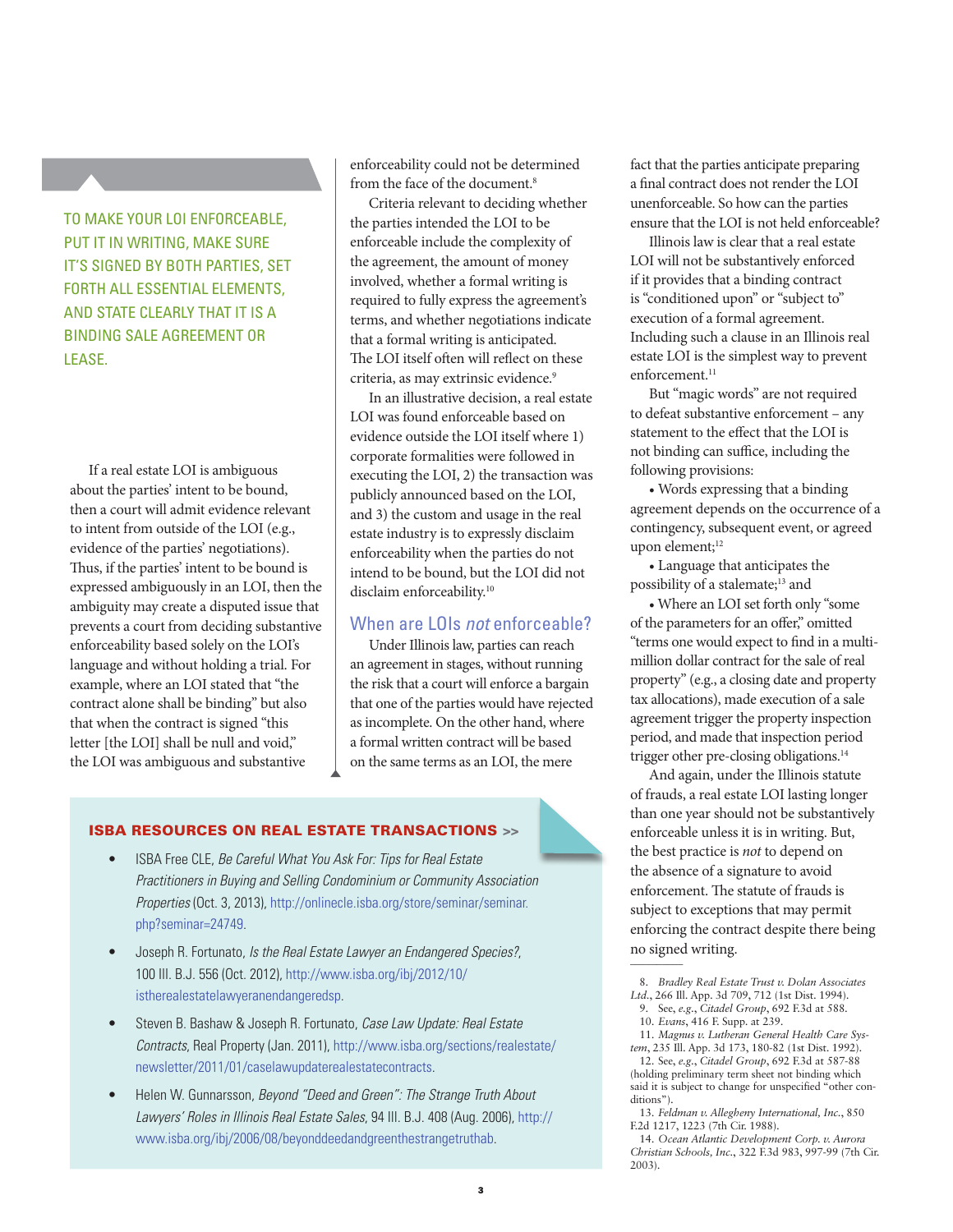## When does an LOI impose a duty to negotiate?

Where a real estate LOI is not substantively enforceable – e.g., no binding sale agreement or lease is created – it still could establish a more limited contract. Specifically, it might obligate the parties to negotiate with each other to form a property sale agreement, lease, or other real estate contract.<sup>15</sup>

Here again, the existence and scope of a contractual duty to negotiate are determined first by the LOI's terms. For example, where an LOI stated that the parties intended to enter into formal leases embodying its terms and conditions "within reasonable limitations," the court held that the reasonable-limitations clause obligated the parties to negotiate in good faith to agree on any disputed lease terms.<sup>16</sup>

Under Illinois law, an agreement to negotiate toward a final contract does not require that the negotiations lead to a binding contract. Indeed, it has been said that LOIs preserve a party's ability to change its mind.<sup>17</sup>

Still, an agreement to negotiate does impose some binding contractual obligations. For example, the LOI might commit the parties to negotiate toward a final agreement exclusively with one another for a set period.<sup>18</sup>

An LOI also may require that the parties' subsequent negotiations be conducted in good faith. A good faith duty generally limits the parties' ability to change their minds about terms on which they have already agreed.

For example, it has been held that an LOI requiring good faith negotiations prevents the parties from abandoning the negotiations, renouncing terms contained in the LOI, or demanding terms that do not conform to it. In short, where the parties agree to negotiate in good faith toward a final contract, those negotiations may fail – but not because either party seeks to avoid or change settled terms.<sup>19</sup>

However, not every LOI will be construed to require "good faith" negotiation. Again, the question will be resolved by the LOI's language. One court rejected a claim that the parties had a

duty to negotiate in good faith where "no language in the parties' [LOI] required them to engage in good faith negotiations, nor did [the LOI] establish a framework for the negotiation process."<sup>20</sup> The court reasoned that, "[a]n agreement to negotiate in good faith is a contract" and "[l]anguage in the relevant document must indicate that good faith negotiations were contemplated; [a court] should not read into the agreement terms that do not exist[.]"<sup>21</sup>

Put another way, "[i]n the absence of contract terms limiting the ability to act with self-interest, a party is not prohibited from bargaining to its own economic advantage."<sup>22</sup> Applying Illinois law, the federal seventh circuit held that "'good faith' is no guide" in enforcing a real estate LOI that expressly anticipated the parties could reach a stalemate.<sup>23</sup> The court found that the LOI did not require negotiations to be successful or in good faith, each side was acting in its own best interest, and doing so was not "bad faith."<sup>24</sup>

A real estate LOI that is not substantively enforceable may still be subject to the Illinois statute of frauds. This is because a real estate LOI that requires further negotiations toward a final sale agreement or lease is a contract "concerning" an interest in land within the meaning of the statute of frauds. Thus, a real estate LOI can require negotiations toward a final contract only if the LOI is in writing and signed by the party against whom enforcement is sought (unless an exception to the statute of frauds applies).<sup>25</sup>

#### A summary

Let's review. If you expect that an LOI will help move your real estate transaction toward a desired conclusion, and you want it to be substantively enforceable – for example, as a sale agreement or lease – then

- Put it in writing;
- Make sure it's signed by both parties;

• Set forth all essential elements of a

property sale agreement or lease; and • State clearly that the parties anticipate preparing a more formal final written

agreement, but the LOI itself is a binding sale agreement or lease - even if a final agreement is never prepared or executed.

IF YOU DO NOT WANT YOUR LOI TO BE ENFORCEABLE, PROVIDE THAT IT IS NOT A BINDING SALE AGREEMENT OR LEASE AND IS "SUBJECT TO" EXECUTION OF A FORMAL WRITTEN AGREEMENT.

By contrast, if you do not want the LOI to be substantively enforceable, then the LOI should state that it is not a binding sale agreement or lease and the existence of a binding agreement is "subject to" and "conditioned upon" execution of a formal written agreement separate from the LOI.

In addition, if you do not want the LOI to be substantively enforceable, you face a few further choices. Do you want it to bind the parties to conduct further negotiations toward a final contract? If so, must such negotiations be exclusive? For what period of time? Must they be conducted in "good faith" or subject to other restrictions? There is no right answer to any of these questions, but the LOI should clearly state the choices that you and your counterparty make.

A real estate LOI that is not clear on these fundamental points invites a lawsuit. ाञ्चा

- 17. *Feldman*, 850 F.2d at 1221, 1223 (holding LOI did not bar counterparty from refusing to sign proposed contract).
- 18. *Id.* at 1221-22 ("the letter of intent . . . bound [defendant] to exclusive negotiation with [plaintiff] while the sale was being pursued.").
- 19. *Citadel Group*, 692 F.3d at 592 (citing *Milex Products, Inc. v. Alra Laboratories, Inc.*, 237 Ill. App. 3d 177 (2d Dist. 1992)).
- 20. *Id.* at 583.
- 21. *Id.* at 592 (citations omitted). 22. *Id.*
- 

 $\overline{\phantom{a}}$ 

23. *Feldman*, 850 F.2d at 1223. 24. *Id.*

<sup>15.</sup> See, *e.g.*, *Citadel Group*, 692 F.3d at 592.

<sup>16.</sup> *Evans, Inc. v. Tiffany & Co.*, 416 F. Supp. 224, 239 (N.D. Ill. 1976).

<sup>25. 740</sup> ILCS 80/2; *Peoria Associates L.P. v. Best Buy Co.*, 995 F. Supp. 823, 824 (N.D. Ill. 1997) ("[A] letter of intent concerning an interest in land falls within the grasp of the Statute.").